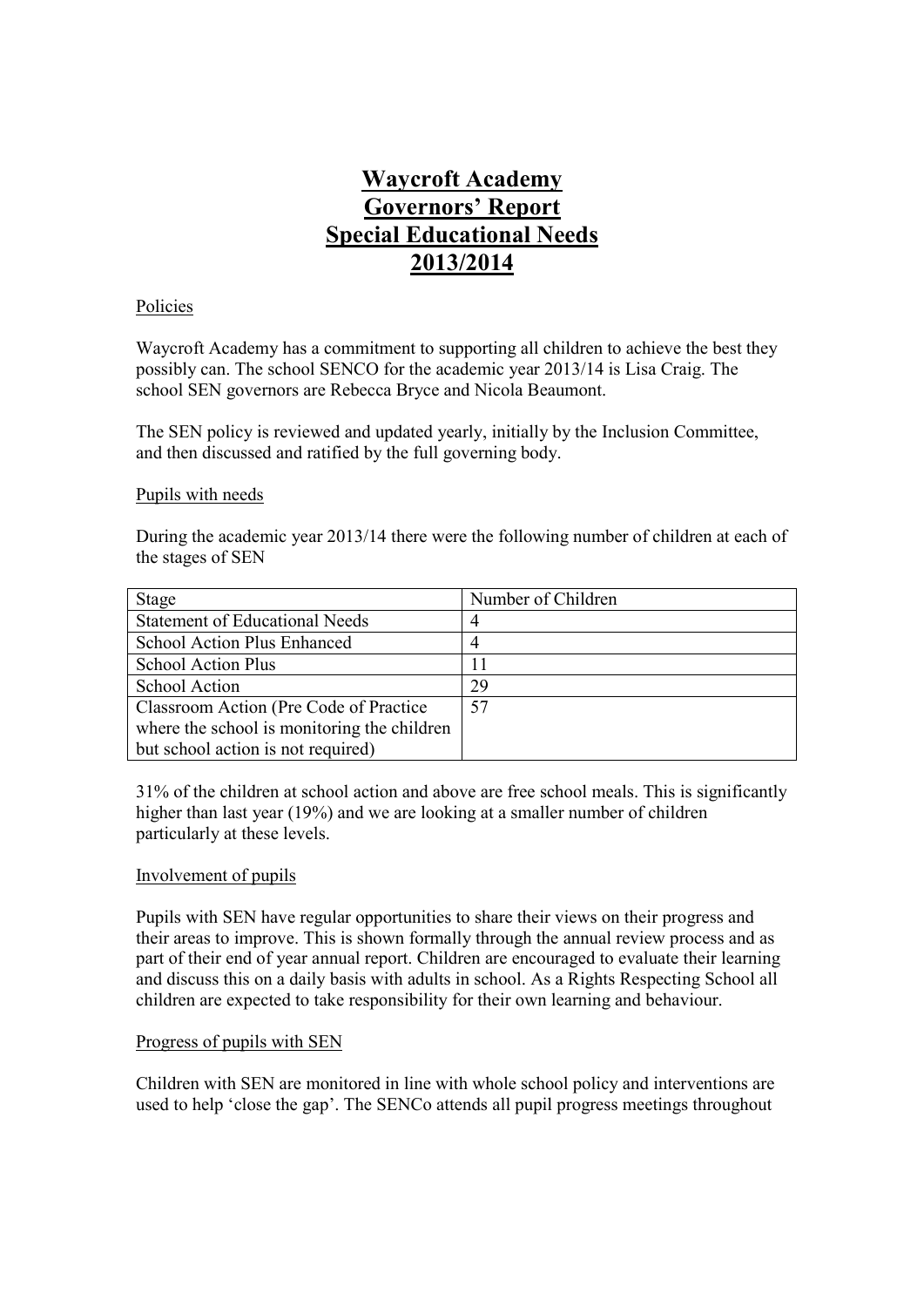the year with each year group to discuss the progress made. The meetings also highlight any children who are in need of additional support so provision can be put in place.

# Budget

The school demonstrates its strong commitment to supporting children with SEN by the budget allocation to provide appropriate intervention and support. This year the school has been in the position to support a Reading Recovery Teacher and an Every Child Counts teacher on top of trained TA led interventions and individualised learning support where necessary.

All of this additional provision is costed on a provision map and individual provision maps are produced for children with specific funding allocations.

# Deployment of staff

All of our TAs are trained to carry out specific interventions for children with SEN and/or those who need a little extra support Interventions include:

- Better Reading Partners
- Partnership for Literacy
- Nessy
- Accelerread Accelerwrite
- Maths intervention groups
- Handwriting
- Reading comprehension groups
- Circle of Friends
- Speech and language support
- Language for learning
- Talking partners
- Better Move On
- Direct phonics

All TAs work as part of the Early Years and Foundation Stage, Key Stage 1, Lower Key Stage 2 or Upper Key Stage 2 teams and some TAs are allocated hours with named children according to need.

## Exclusions

There have been no fixed term or permanent exclusion in this academic year.

## External agencies

## Educational Psychology

The educational psychologist linked to the school has worked effectively with a range of children, families and staff this academic year. The EP has completed individual consultations at our request and attended annual review meetings to review progress.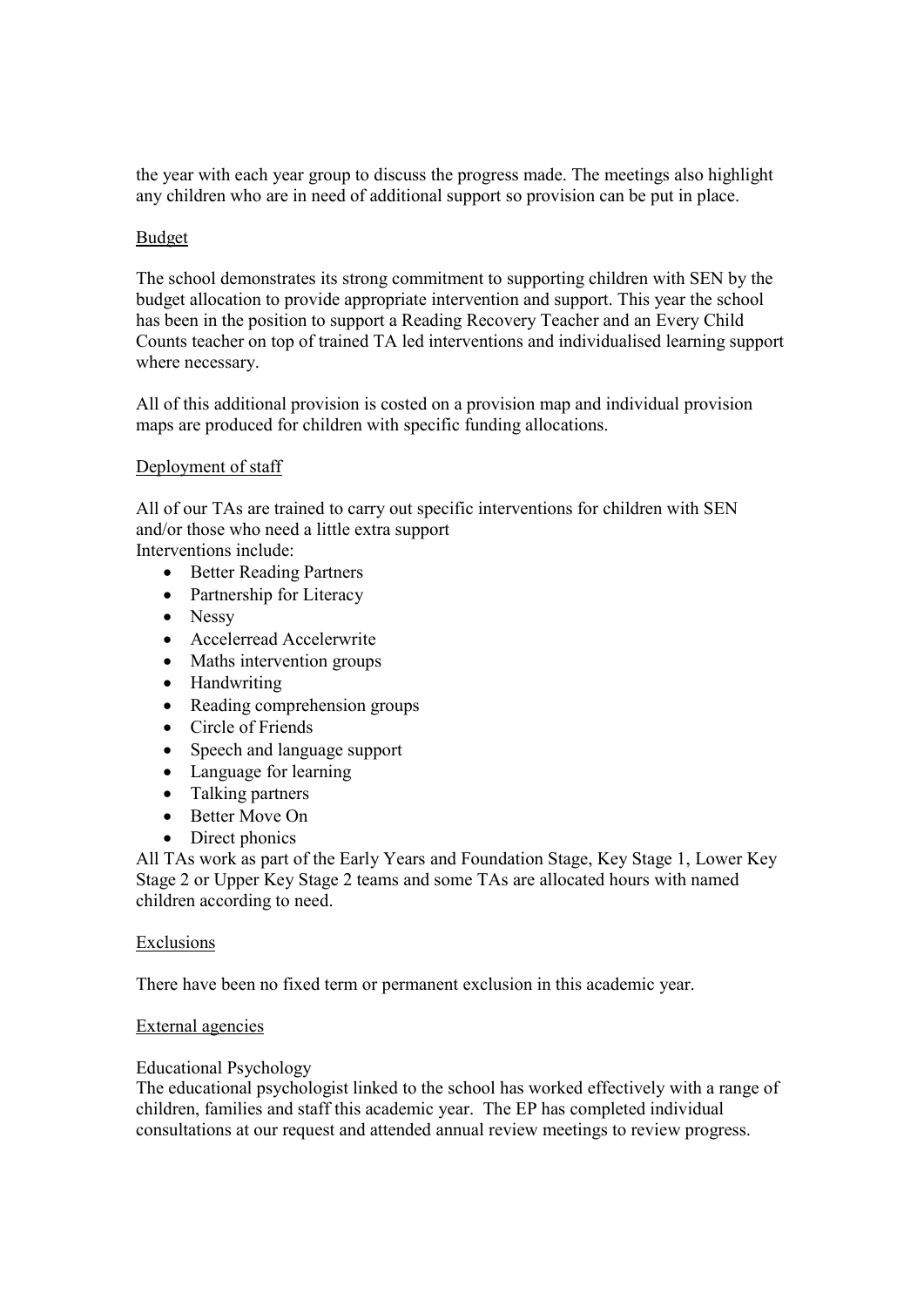Autistic Spectrum Disorder Outreach Team

ASDOT continue to provide their service free of charge. Work with three children has been informative and will support top up applications in the future. All of our pupils have been discharged from this service due to changes in the service.

# Speech and Language

Speech and language therapists have continued to come into school free of charge. They assess and advise TAs of the programmes to deliver. However their criteria for support is changing and they will now only see children with a language disorder and not just a delay. Many of our children have been assessed outside of school following a referral from school and strategies have been shared with school.

# Staff development

There have been a number of staff development opportunities in relation to supporting children with SEN and safeguarding.

- A large number of staff have had safeguarding training level 1
- More people have been trained in the BRP reading intervention
- All previously trained better reading partners have had an update session
- Some TAs completed manual handling training
- The SENCO has completed the National Award for SENCOs
- SENCO has attended top up panel training and took part in the May top up panels
- SENCO is attending a SEND briefing later this week for training on Bristol's SEN support and procedures

Other key developments

- BRP is even more wide spread across the school with many great partnerships across the school
- The SEN register has become an e-document to reflect on the ever changing needs of our children and highlights the minority groups, ever six children and where there are child protection records held. External agency meetings are recorded on the document.
- The SEN room has been reorganised to allow the SENCO and reading recovery teacher to work effectively in the room at the same time with or without children
- SEN records have been reorganised to ensure documents can be found more easily
- The monitoring cycle of IEPs has been changed to make sure they stay up to date and the SENCO is informed of changes more frequently. Further changes to this process will happen in the 2015/15 academic year to reflect the new Code of Practice.
- An intervention file is now held centrally with up to date interventions details, assessment results and impact evidence